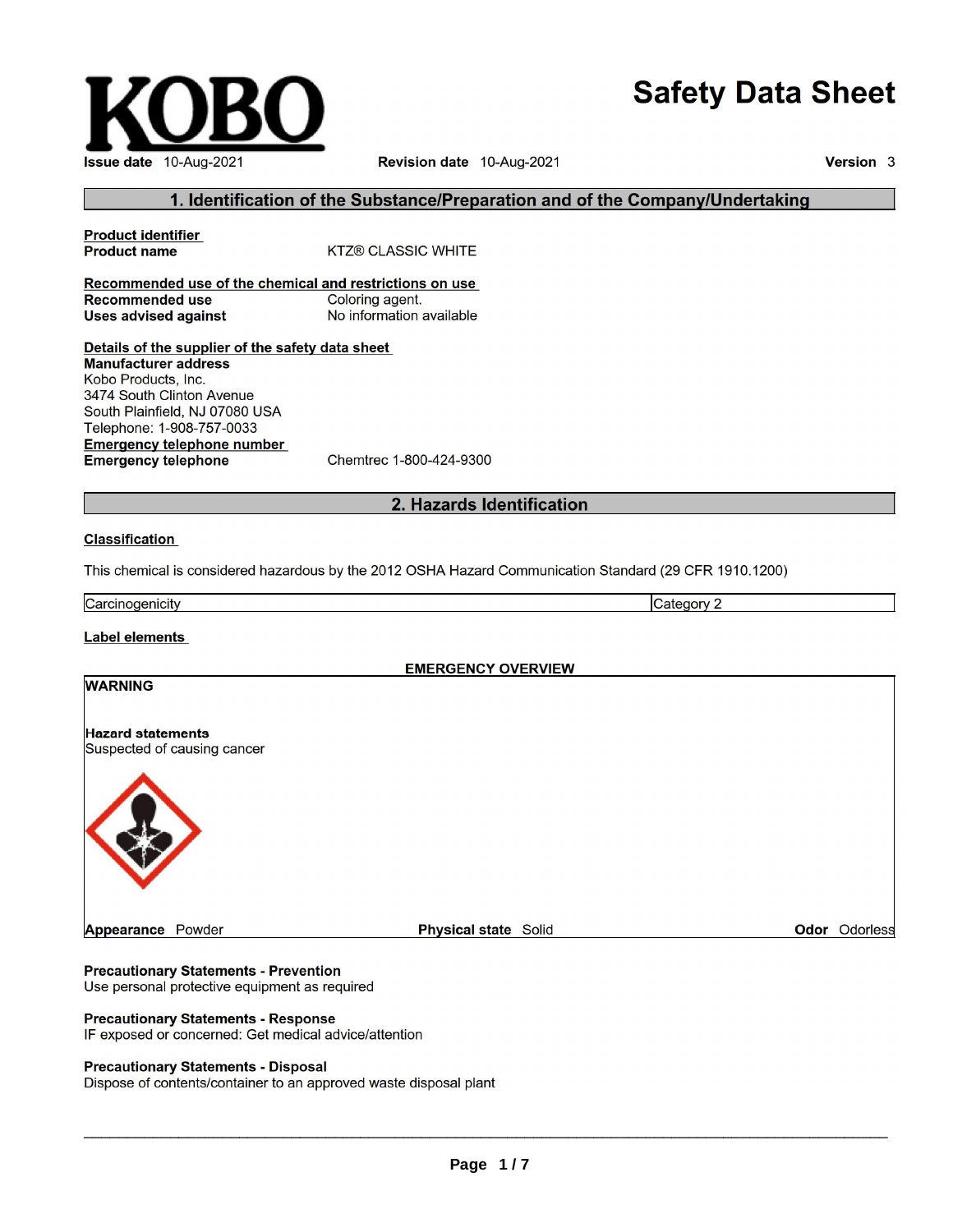None known **Other Information** No information available **Hazards not otherwise classified (HNOC)**

# **3. Composition/information on Ingredients**

 $\Box$ 

| <b>Chemical name</b>    | <b>CAS No</b> | Weight-%                |
|-------------------------|---------------|-------------------------|
| Mica                    | 12001-26-2    | 70 O<br>$65.0 -$<br>o.u |
| <b>Titanium Dioxide</b> | 13463-67-7    | $.0 - 34.0$<br>ົ<br>2Z. |

| 4. First aid measures                                       |                                                                                                            |  |
|-------------------------------------------------------------|------------------------------------------------------------------------------------------------------------|--|
| <b>First aid measures</b>                                   |                                                                                                            |  |
| <b>General advice</b>                                       | If symptoms persist, call a physician.                                                                     |  |
| Eye contact                                                 | Rinse immediately with plenty of water, also under the eyelids, for at least 15 minutes.                   |  |
| <b>Skin contact</b>                                         | Wash off immediately with soap and plenty of water while removing all contaminated<br>clothes and shoes.   |  |
| <b>Inhalation</b>                                           | Remove to fresh air. If breathing is irregular or stopped, administer artificial respiration.              |  |
| Ingestion                                                   | If swallowed, do not induce vomiting: seek medical advice immediately and show this<br>container or label. |  |
| Self-protection of the first aider                          | Use personal protective equipment as required.                                                             |  |
| Most important symptoms and effects, both acute and delayed |                                                                                                            |  |
| <b>Symptoms</b>                                             | No known effects under normal use conditions.                                                              |  |
|                                                             | Indication of any immediate medical attention and special treatment needed                                 |  |
| Note to physicians                                          | Effects of exposure (inhalation, ingestion or skin contact) to substance may be delayed.                   |  |

# **5. Fire-fighting measures**

**Suitable extinguishing media**

Use extinguishing measures that are appropriate to local circumstances and the surrounding environment.

**Unsuitable extinguishing media** No information available.

**Specific hazards arising from the chemical**

None in particular.

**Explosion data Sensitivity to mechanical impact** None. **Sensitivity to static discharge** None.

**Protective equipment and precautions for firefighters**

Use personal protective equipment as required.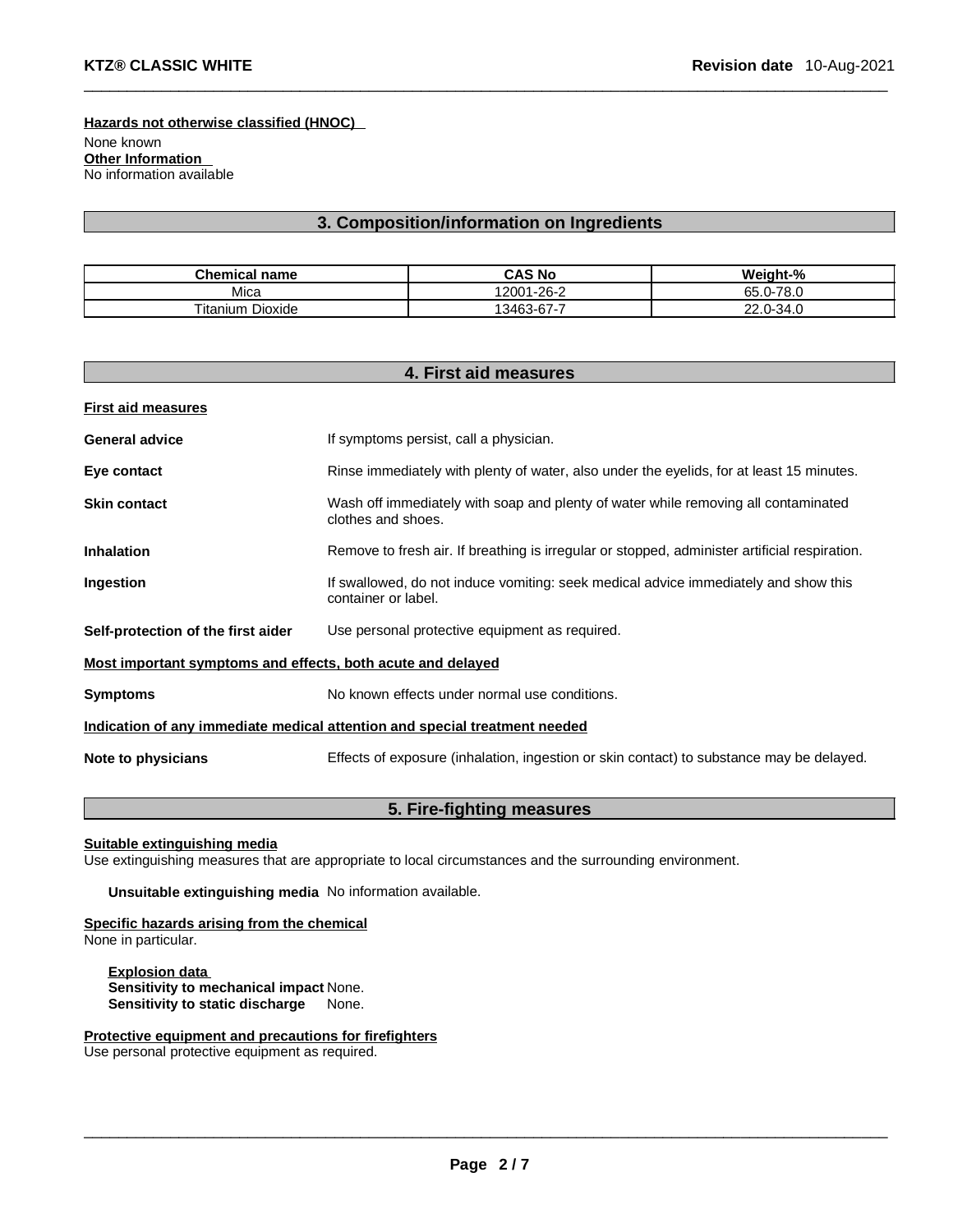# **6. Accidental release measures**

 $\Box$ 

**Personal precautions, protective equipment and emergency procedures**

| <b>Personal precautions</b>                                  | Use personal protective equipment as required. Avoid contact with eyes. Wash thoroughly<br>after handling.           |  |
|--------------------------------------------------------------|----------------------------------------------------------------------------------------------------------------------|--|
| For emergency responders                                     | Use personal protective equipment as required.                                                                       |  |
| <b>Environmental precautions</b>                             | Collect spillage. Do not allow into any sewer, on the ground or into any body of water.                              |  |
| Methods and material for containment and cleaning up         |                                                                                                                      |  |
| <b>Methods for containment</b>                               | Prevent further leakage or spillage if safe to do so.                                                                |  |
| Methods for cleaning up                                      | Avoid creating dust. Sweep up and shovel into suitable containers for disposal.                                      |  |
| Prevention of secondary hazards                              | Clean contaminated objects and areas thoroughly observing environmental regulations.                                 |  |
|                                                              | 7. Handling and Storage                                                                                              |  |
| <b>Precautions for safe handling</b>                         |                                                                                                                      |  |
| Advice on safe handling                                      | Use personal protective equipment as required. Use only in well-ventilated areas. Wash<br>thoroughly after handling. |  |
| Conditions for safe storage, including any incompatibilities |                                                                                                                      |  |
| <b>Storage conditions</b>                                    | Keep container tightly closed in a dry and well-ventilated place. Store at ambient conditions.                       |  |
| Incompatible materials                                       | Strong oxidizing agents. Strong acids.                                                                               |  |

# **8. Exposure Controls/Personal Protection**

# **Control parameters**

#### **Exposure guidelines** .

| <b>Chemical name</b> | <b>ACGIH TLV</b>                     | <b>OSHA PEL</b>                          | <b>NIOSH IDLH</b>                            |
|----------------------|--------------------------------------|------------------------------------------|----------------------------------------------|
| Mica                 | TWA: $0.1 \text{ mg/m}^3$ respirable | (vacated) TWA: 3 mg/m <sup>3</sup>       | IDLH: 1500 mg/m <sup>3</sup>                 |
|                      | particulate matter                   | respirable dust                          | TWA: $3 \text{ mg/m}^3$ containing $\lt 1\%$ |
|                      |                                      | TWA: 20 mppcf                            | Quartz respirable dust                       |
| Titanium Dioxide     | TWA: $10 \text{ mg/m}^3$             | TWA: $15 \text{ mg/m}^3$ total dust      | IDLH: $5000 \text{ mg/m}^3$                  |
|                      |                                      | (vacated) TWA: $10 \text{ mg/m}^3$ total |                                              |
|                      |                                      | dust                                     |                                              |
|                      |                                      |                                          |                                              |
|                      |                                      |                                          |                                              |

# **Appropriate engineering controls**

**Engineering controls** Ensure adequate ventilation, especially in confined areas.

## **Individual protection measures, such as personal protective equipment**

| Eye/face protection            | Wear safety glasses with side shields (or goggles).                       |
|--------------------------------|---------------------------------------------------------------------------|
| Skin and body protection       | Wear protective gloves and protective clothing.                           |
| <b>Respiratory protection</b>  | In case of insufficient ventilation, wear suitable respiratory equipment. |
| General hygiene considerations | Handle in accordance with good industrial hygiene and safety practice.    |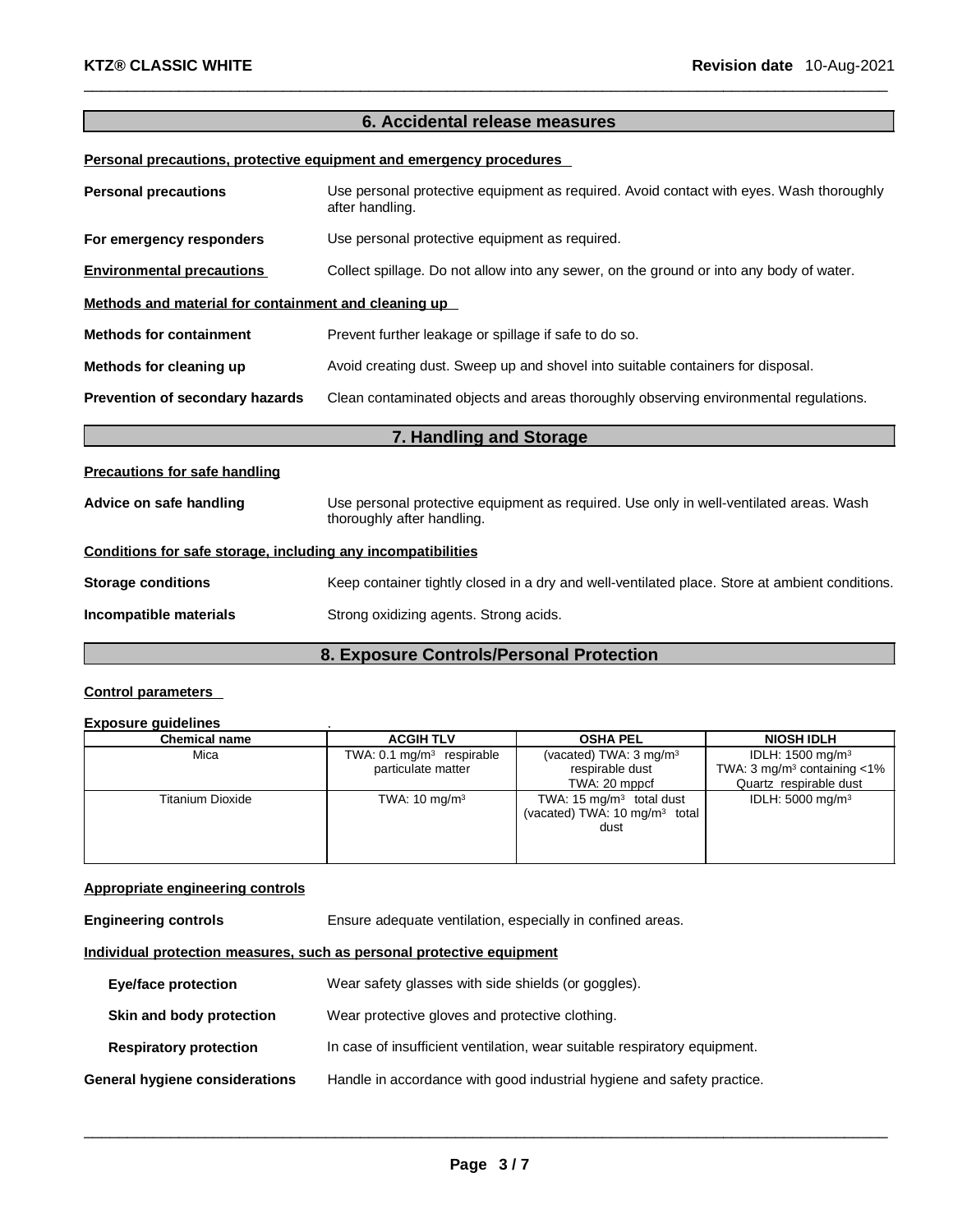# **9. Physical and Chemical Properties**

 $\Box$ 

# **Information on basic physical and chemical properties**

| <b>Physical state</b><br>Appearance<br><b>Color</b> | Solid<br>Powder<br>Silver-white | Odor<br><b>Odor threshold</b> | Odorless<br>No information available |
|-----------------------------------------------------|---------------------------------|-------------------------------|--------------------------------------|
| <b>Property</b>                                     | Values                          | Remarks • Method              |                                      |
| pH                                                  |                                 | No information available      |                                      |
| Melting point / freezing point                      |                                 | No information available      |                                      |
| Boiling point / boiling range                       |                                 | No information available      |                                      |
| <b>Flash point</b>                                  |                                 | No information available      |                                      |
| <b>Evaporation rate</b>                             |                                 | No information available      |                                      |
| Flammability (solid, gas)                           |                                 | No information available      |                                      |
| <b>Flammability limit in air</b>                    |                                 |                               |                                      |
| <b>Upper flammability limit</b>                     |                                 | No information available      |                                      |
| <b>Lower flammability limit</b>                     |                                 | No information available      |                                      |
| Vapor pressure                                      |                                 | No information available      |                                      |
| <b>Vapor density</b>                                |                                 | No information available      |                                      |
| <b>Specific gravity</b>                             |                                 | No information available      |                                      |
| <b>Water solubility</b>                             | Insoluble in water              |                               |                                      |
| Solubility in other solvents                        |                                 | No information available      |                                      |
| <b>Partition coefficient</b>                        |                                 | No information available      |                                      |
| <b>Autoignition temperature</b>                     |                                 | No information available      |                                      |
| <b>Hyphen</b>                                       |                                 | No information available      |                                      |
| <b>Kinematic viscosity</b>                          |                                 | No information available      |                                      |
| <b>Dynamic viscosity</b>                            |                                 | No information available      |                                      |
| <b>Explosive properties</b>                         |                                 | No information available      |                                      |
| <b>Oxidizing properties</b>                         |                                 | No information available      |                                      |
| <b>Other Information</b>                            |                                 |                               |                                      |
| Softening point                                     | No information available        |                               |                                      |
| <b>Molecular weight</b>                             | No information available        |                               |                                      |
| <b>VOC Content (%)</b>                              | No information available        |                               |                                      |
| Density                                             | No information available        |                               |                                      |
| <b>Bulk density</b>                                 | No information available        |                               |                                      |

# **10. Stability and Reactivity**

#### **Reactivity** No data available

**Chemical stability**

Stable under normal conditions.

#### **Possibility of hazardous reactions** None under normal processing.

**Hazardous polymerization** Hazardous polymerization does not occur.

# **Conditions to avoid**

None known.

#### **Incompatible materials**

Strong oxidizing agents. Strong acids.

#### **Hazardous decomposition products**

None under normal use conditions.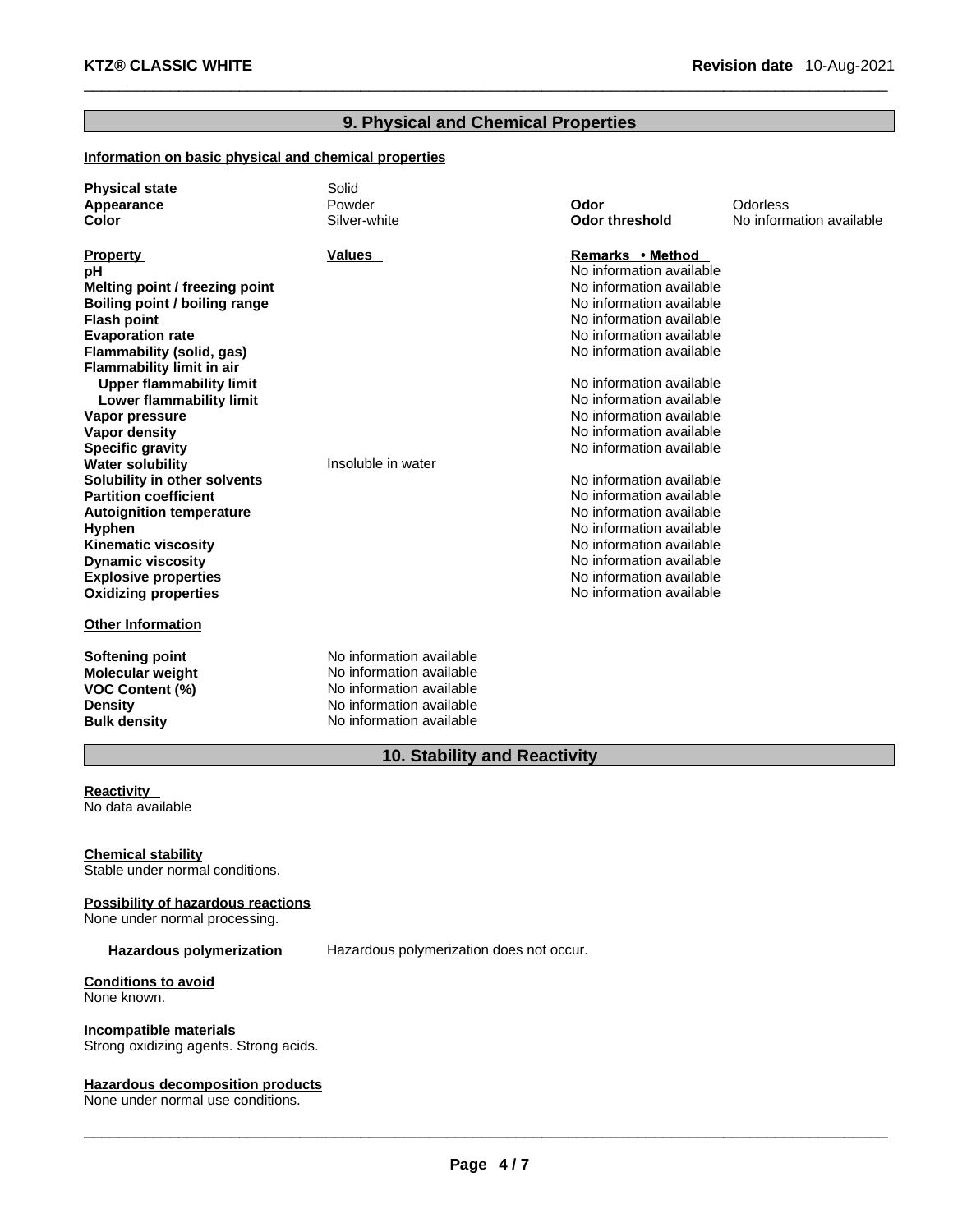# **11. Toxicological Information**

 $\Box$ 

# **Information on likely routes of exposure**

| <b>Product information</b> |                    |  |
|----------------------------|--------------------|--|
| <b>Inhalation</b>          | No data available. |  |
| Eye contact                | No data available. |  |
| <b>Skin contact</b>        | No data available. |  |
| Ingestion                  | No data available. |  |

#### **Component Information**

| <b>Chemical</b>            | ILD50                 | -D50   | $\mathsf{L}$ C50           |
|----------------------------|-----------------------|--------|----------------------------|
| name                       | Oral                  | Dermal | naiation i                 |
| Titanium<br><b>Dioxide</b> | Rat<br>10000<br>ma/ka |        | $\sim$<br>Rat<br>ma/l<br>- |

#### **Symptoms related to the physical, chemical and toxicological characteristics**

**Symptoms** No information available.

## **Delayed and immediate effects as well as chronic effects from short and long-term exposure**

| <b>Skin corrosion/irritation</b>  | No information available.                                                                                                                                                |
|-----------------------------------|--------------------------------------------------------------------------------------------------------------------------------------------------------------------------|
| Serious eye damage/eye irritation | No information available.                                                                                                                                                |
| <b>Irritation</b>                 | No information available.                                                                                                                                                |
| <b>Corrosivity</b>                | No information available.                                                                                                                                                |
| <b>Sensitization</b>              | No information available.                                                                                                                                                |
| Germ cell mutagenicity            | No information available.                                                                                                                                                |
| Carcinogenicity                   | This product contains one or more substances which are classified by IARC as<br>carcinogenic to humans (Group I), probably carcinogenic to humans (Group 2A) or possibly |
|                                   |                                                                                                                                                                          |

| 2B)<br>humans<br>nn r<br>(Group<br>aenic<br>tΩ                       |  |             |  |  |
|----------------------------------------------------------------------|--|-------------|--|--|
| Chemical<br>៱ເມ∧<br>COIL<br>18 ס<br><b>NITE</b><br>name<br>JJNP<br>. |  |             |  |  |
| Titanium<br>Dioxide                                                  |  | 2B<br>Group |  |  |

IARC (International Agency for Research on Cancer)<br>Group 2B - Possibly Carcinogenic to Humans

*Group 2B - Possibly Carcinogenic to Humans*

OSHA (Occupational Safety and Health Administration of the US Department of Labor)

| X - Present                     |                           |
|---------------------------------|---------------------------|
| <b>Reproductive toxicity</b>    | No information available. |
| <b>STOT - single exposure</b>   | No information available. |
| <b>STOT - repeated exposure</b> | No information available. |
| Aspiration hazard               | No information available. |

# **12. Ecological Information**

## **Ecotoxicity**

None known

# **Persistence and degradability**

No information available.

# **Bioaccumulation**

No information available.

# **Other adverse effects** No information available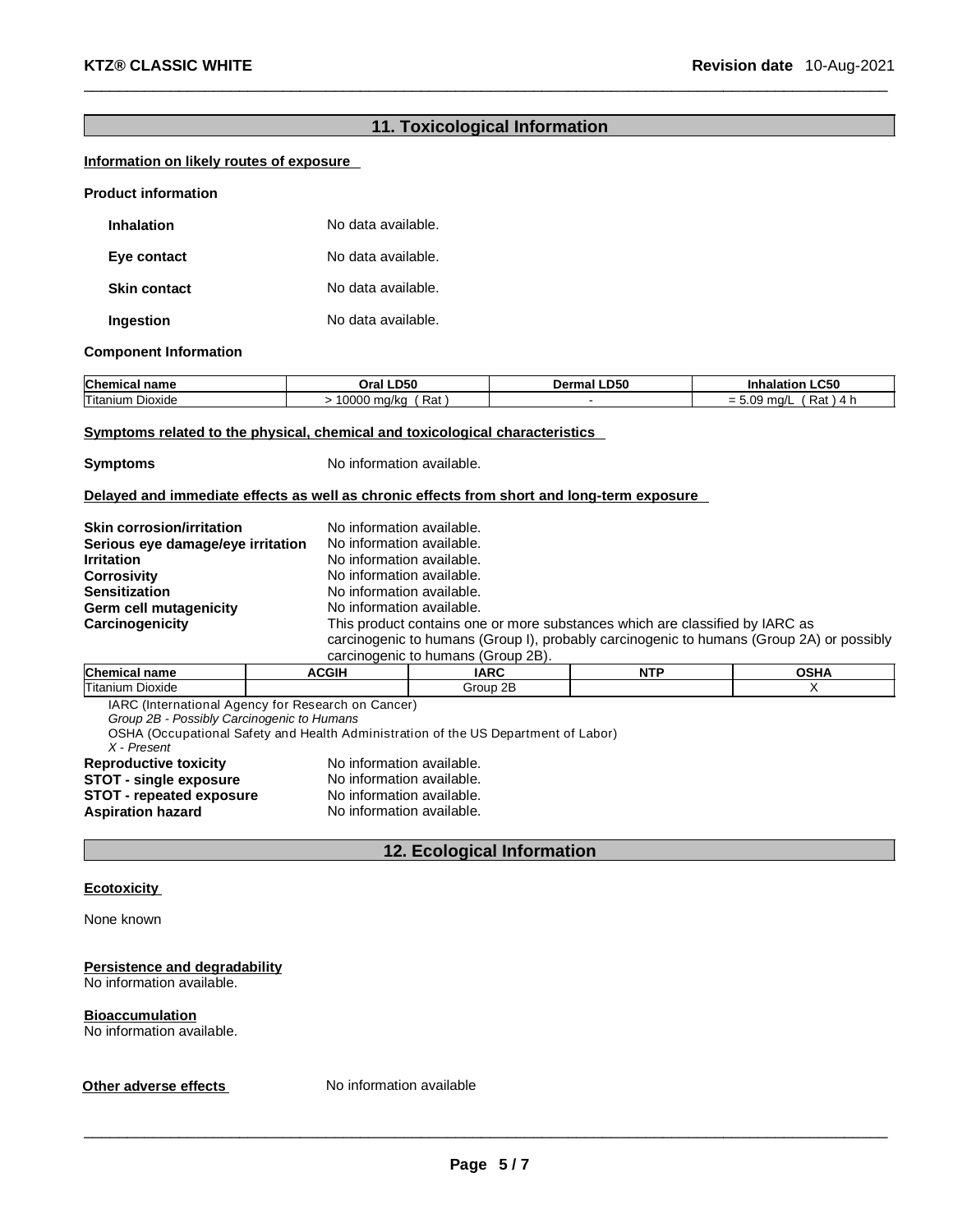# **13. Disposal Considerations**

 $\Box$ 

#### **Waste treatment methods**

**Disposal of wastes** Disposal should be in accordance with applicable regional, national and local laws and regulations.

**Contaminated packaging** Disposal should be in accordance with applicable regional, national and local laws and regulations.

## **14. Transport Information**

| <b>DOT</b>  | Not regulated |
|-------------|---------------|
| ICAO (air)  | Not regulated |
| <b>IATA</b> | Not regulated |
| <b>IMDG</b> | Not regulated |
| <b>RID</b>  | Not regulated |
| ADR         | Not regulated |

|                                  | 15. Regulatory information |
|----------------------------------|----------------------------|
| <b>International Inventories</b> |                            |
| TSCA                             | Complies                   |
| <b>DSL/NDSL</b>                  | Complies                   |
| <b>EINECS/ELINCS</b>             | Complies                   |
| <b>ENCS</b>                      | Complies                   |
| <b>IECSC</b>                     | Complies                   |
| <b>KECL</b>                      | Complies                   |
| <b>PICCS</b>                     | Complies                   |
| AICS                             | Complies                   |
|                                  |                            |

 **Legend:**

 **TSCA** - United States Toxic Substances Control Act Section 8(b) Inventory

 **DSL/NDSL** - Canadian Domestic Substances List/Non-Domestic Substances List

 **EINECS/ELINCS** - European Inventory of Existing Chemical Substances/European List of Notified Chemical Substances

 **ENCS** - Japan Existing and New Chemical Substances

 **IECSC** - China Inventory of Existing Chemical Substances

 **KECL** - Korean Existing and Evaluated Chemical Substances

 **PICCS** - Philippines Inventory of Chemicals and Chemical Substances

 **AICS** - Australian Inventory of Chemical Substances

## **US Federal Regulations**

#### **SARA 313**

Section 313 of Title III of the Superfund Amendments and Reauthorization Act of 1986 (SARA). This product does not contain any chemicals which are subject to the reporting requirements of the Act and Title 40 of the Code of Federal Regulations, Part 372

|  |  | <b>SARA 311/312 Hazard Categories</b> |  |
|--|--|---------------------------------------|--|
|  |  |                                       |  |

| Acute health hazard               | N٥ |
|-----------------------------------|----|
| <b>Chronic Health Hazard</b>      | Nο |
| <b>Fire hazard</b>                | Nο |
| Sudden release of pressure hazard | Nο |
| <b>Reactive Hazard</b>            | Nο |
|                                   |    |